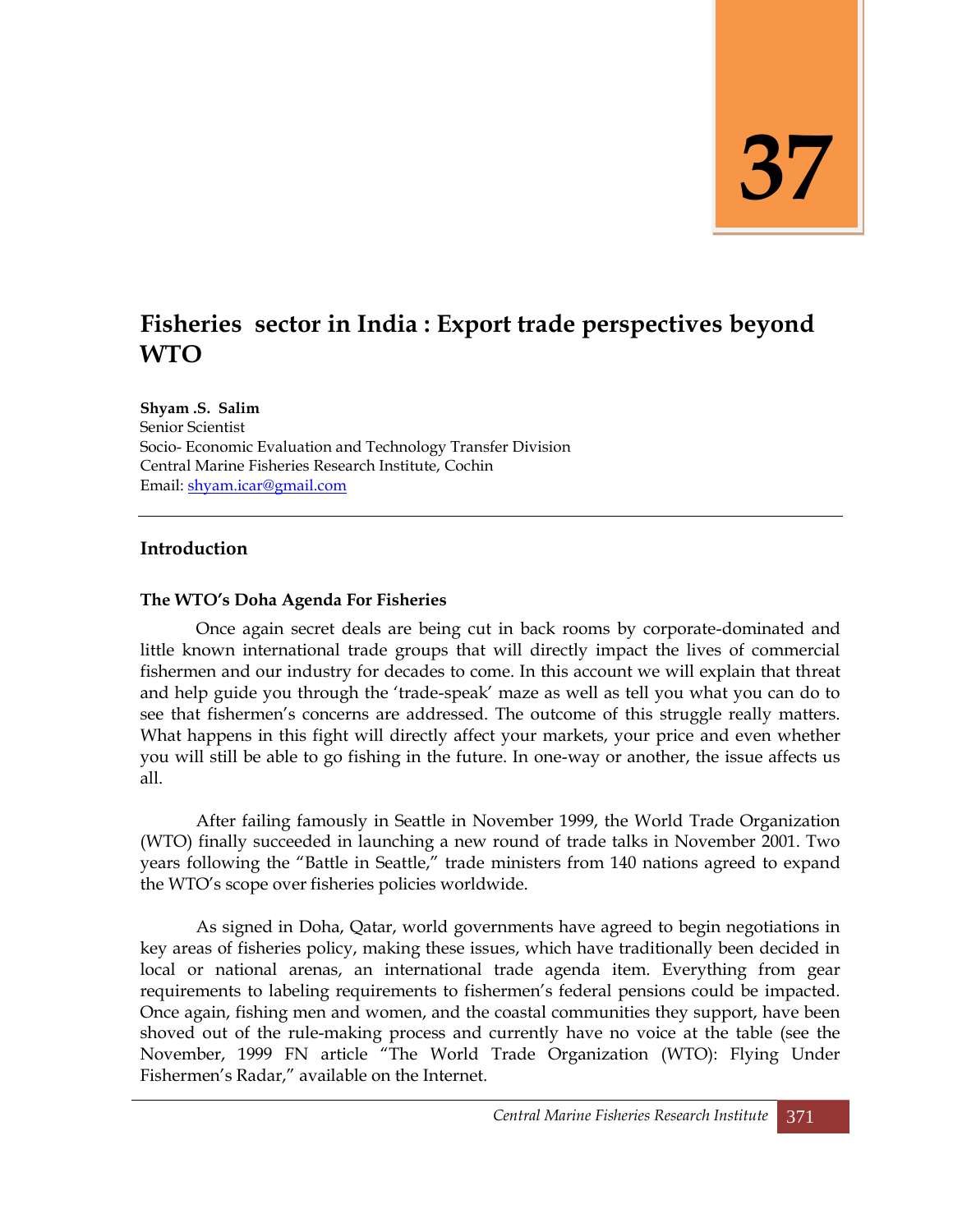Countless popular movements have roundly criticized the WTO as a threat to democracy and the public interest. By joining the WTO, our government restricts what its own citizens can do to sustain fisheries and fishing communities, as well as set limits on the behavior of large corporations. Thus fisheries policy-making is increasingly moving offshore, to the arena of international trade negotiations between nations. As a result, nearly every national fishery management policy, tool or conservation program that might restrict corporate access to fisheries or seafood markets could, potentially, be classified to be a violation of the rules of global free trade.

#### *Non Agricultural Market Access ( NAMA)*

A key element of the Doha Round of trade negotiations of the World Trade Organisation (WTO) is liberalisation of trade in industrial products, commonly known as non-agricultural market access (NAMA). NAMA refers to all products not covered by the Agreement on Agriculture. In other words, in practice, it includes manufacturing products, fuels and mining products, fish and fish products, and forestry products. They are sometimes referred to as industrial products or manufactured goods. A tariff binding is a ceiling above which a member country cannot apply a tariff, thus representing the maximum tariff than can be applied by a member. The NAMA negotiators have opted in favour of a formula approach to tariff reductions rather than a linear approach. The Swiss formula, which has been propounded by the developed countries such as the US, the EC countries, Norway, and Japan, proposes to cut tariffs steeply without taking account of the existing tariff profile of a country. The modified Swiss formula, on the other hand, takes into account the tariff profile of the countries while carrying out tariff reductions. This approach is supported by the developing countries, group of eleven developing countries working toward strengthening NAMA. The group has two main objectives of supporting flexibilities for developing countries and balance between NAMA and other areas under negotiation. The Member countries of NAMA-11 are [Argentina,](http://en.wikipedia.org/wiki/Argentina) [Bolivarian Republic of Venezuela,](http://en.wikipedia.org/wiki/Bolivarian_Republic_of_Venezuela) [Brazil,](http://en.wikipedia.org/wiki/Brazil) [Egypt,](http://en.wikipedia.org/wiki/Egypt) [India,](http://en.wikipedia.org/wiki/India) [Indonesia,](http://en.wikipedia.org/wiki/Indonesia) [Namibia,](http://en.wikipedia.org/wiki/Namibia) [Philippines,](http://en.wikipedia.org/wiki/Philippines) [South Africa](http://en.wikipedia.org/wiki/South_Africa) and [Tunisia.](http://en.wikipedia.org/wiki/Tunisia) NAMA products have accounted for almost 90 per cent of the world merchandise exports.

Negotiation under NAMA focus on market access for all products (mostly industrial) that are not covered by negotiations on agriculture and aim to reduce, if not possible to completely eliminate tariff or non-tariff barriers (NTBs) that restrict trade in these products. NAMA negotiation also considers products including natural resources such as fisheries, forests, gems and minerals. The ongoing NAMA negotiations are based on the mandate given in Doha Development Agenda (DDA), agreed at the 4th WTO Ministerial Conference, in November 2001. The Doha mandate states that the negotiation needs to address tariff peaks, tariff escalation and NTBs. The Doha text also states that, there is need for comprehensive product coverage under NAMA and less than full reciprocity i.e. developing countries need to reduce tariff to a lower extent than industrialised countries and spread commitment over a longer time period. Further, the modalities to be agreed under NAMA include appropriate capacity building measures to assist least developed countries to participate effectively in negotiations. July Framework also, as adopted on August 2004, identified NAMA as the priority area along with the other issues of WTO and reaffirmed on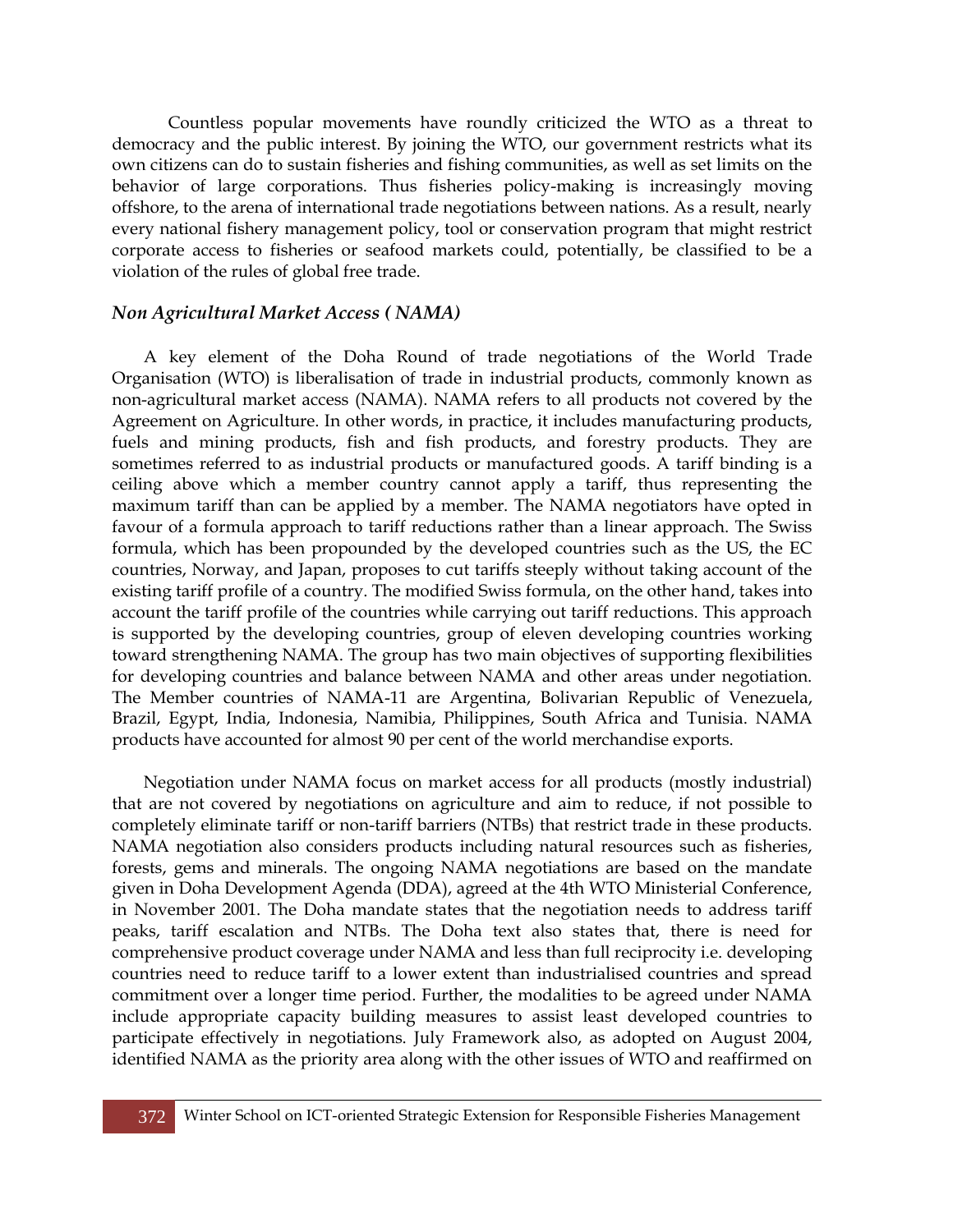what was promised in Doha to reduce the tariffs and NTBs and address tariff peaks and tariff escalation, taking fully into accounts the special needs and interest of developing and least developing countries (LDCs). India wants to gain greater market access in the developed countries, not much through the reduction of their tariffs, which are already low but through the dismantling of NTBs to trade and some GSP [e.g. the proposed EU-GSP on (T&C)]. India will also like to resist sharp reduction in tariffs forced open upon by developed countries. It will reduce tariff autonomously at a pace it judges suitable for the Indian industry. India will accept any tariff reduction formula only on bound rates and will counter any attempt to use applied rates as the base for application of a tariff reduction formula. India wants an equitable tariff reduction formula in the negotiations keeping in view the concerns of the developing countries. India endorses the suggestion put forward by US for using two different coefficients for tariff reductions – one for the developed country and one for the developing countries, but with a lot of fine-tuning, rather than using the Swiss Formula. India is also against the proposal of a mandatory 'zero for zero' reduction on the seven specific products by 2015 as these constitutes the bulk of the India' export basket and are also product reserved for the small-scale sector. A ‗zero for zero' regime would spell their doom by granting unmitigated access to large foreign firms in the same market. India also highlights the need to link adoption of tariff reduction formula with concrete time bound progress on eliminating NTBs.

Seafood is high on the global trade agenda and has become particularly relevant in the light of the entry of fisheries into the WTO process (following WTO Doha Ministerial Conference in December 2002). International trading regimes are changing, with more open market access but with EU, US and other developed countries taking increasingly stringent measures for seafood safety. Changes in market access are likely to have significant implications for poor producers, and costs of implementation of international fisheries agreements, such as WTO sanitary and Phyto sanitary (SPS) measures, HACCP standards, and market-driven labeling schemes may reduce livelihood options through barriers for participation of poor people. Liberalization of economies coupled with increasing demand for value added products and other product diversifications has resulted in structural changes of seafood industry in the last decade. Indian seafood exports declined to \$1.89 billion from 2.10 billion dollars during 2007-08. The global financial meltdown seems to have taken its toll on the export of marine products from India with the business recording a 10 per cent slump to \$1.9 billion for the year 2007-08. The country may even fall short of its target of \$2 billion set for 2009, reports which was hit mainly due to economic recession in Europe and America, which are the major importers of marine products from India. The provisions under the various WTO agreements are expected to have an impact on the different dimensions on the Fisheries sector.

# **WTO and Indian fisheries**

With the implementation of the New Economic Policy in July 1991, and the subsequent focus on terms of trade and gains from trade, seafood was identified as a major source of foreign exchange earner for the country. The founding of the World Trade Organization (WTO) in January 1995 marked the culmination of a series of complex, arduous and long drawn out negotiations under the Eighth Round of General Agreement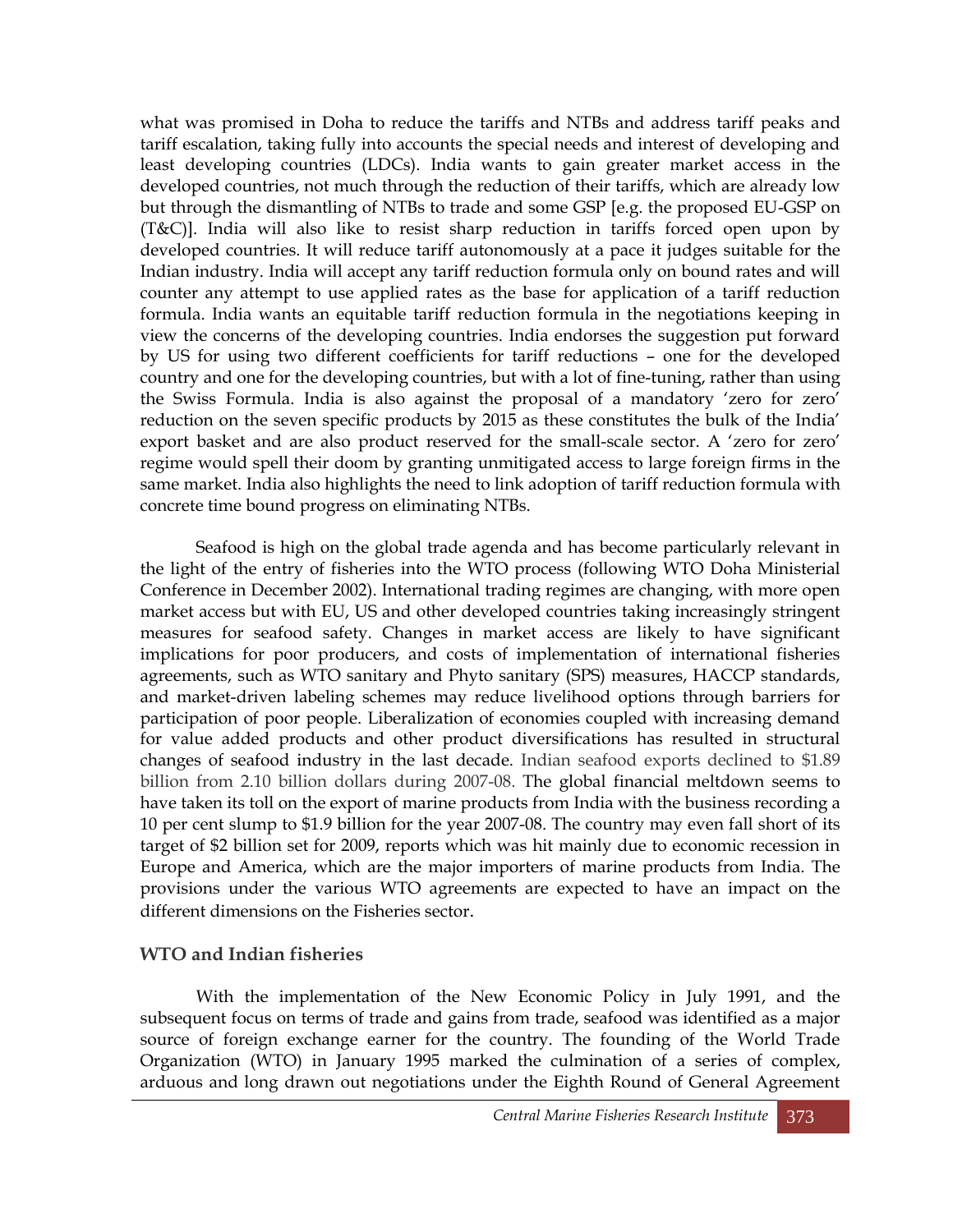on Tariffs and Trade (GATT). It also marked the beginning of a distortion free multilateral trade among the economies of the World as the core principle of the WTO is institutionalization of global framework for deregulated competitions. India, being a founder member of the GATT, is a signatory to the commitments made during the negotiations.

The provisions under the various WTO agreements are to have impact on the different dimensions on the Fisheries sector. The main provisions of WTO agreement that are applicable to fisheries are:

- 1. Trade related intellectual property right (TRIPS) and imposition of patent regime.
- 2. Trade related investment measures (TRIMS).
- 3. Reductions of domestic and export subsidies.
- 4. Tariff reduction and bindings to provide market access.
- 5. Removal of quantitative restrictions (QR).
- 6. Application of sanitary and Phyto-sanitary (SPS) measures.
- 7. Aggregate Measure of Support (AMS).

#### **The implications are discussed below under the following heads**

- (a) Export performance over the years
- (b)Recession and its impact on India seafood trade
- (c) Debate on Subsidy
- (d)Sanitary and Phytosanitary measures
- (e) Exporters profiling and constraint analysis of exporters
- (f) Tradeoffs between domestic marketing and international trade
- (g)Trade and resources

# **A. Export performance over the years**

There has been commendable increase in the Indian fisheries export in terms of quantity, value and unit value over the years. The results are given below in the following tables.

| Year              | Pre-WTO         | Post WTO        |  |  |
|-------------------|-----------------|-----------------|--|--|
|                   | $(1979-1995)$   | $(1996 - 2012)$ |  |  |
| Total             |                 |                 |  |  |
| Quantity (tonnes) | $3.49*(1.53)$   | $8.27*(2.763)$  |  |  |
| Value (Rs)        | $3.33**$ (1.50) | $8.21*(2.58)$   |  |  |
| Value (US \$)     | $3.31*(1.80)$   | $6.95*(2.12)$   |  |  |
| Unit Value (Rs)   | $-0.15(-0.10)$  | 1.14(0.24)      |  |  |
| Frozen Shrimp     |                 |                 |  |  |
| Quantity (tonnes) | 0.83(0.80)      | $5.36*(2.67)$   |  |  |
| Value (Rs)        | 1.95(0.89)      | $7.93*(2.36)$   |  |  |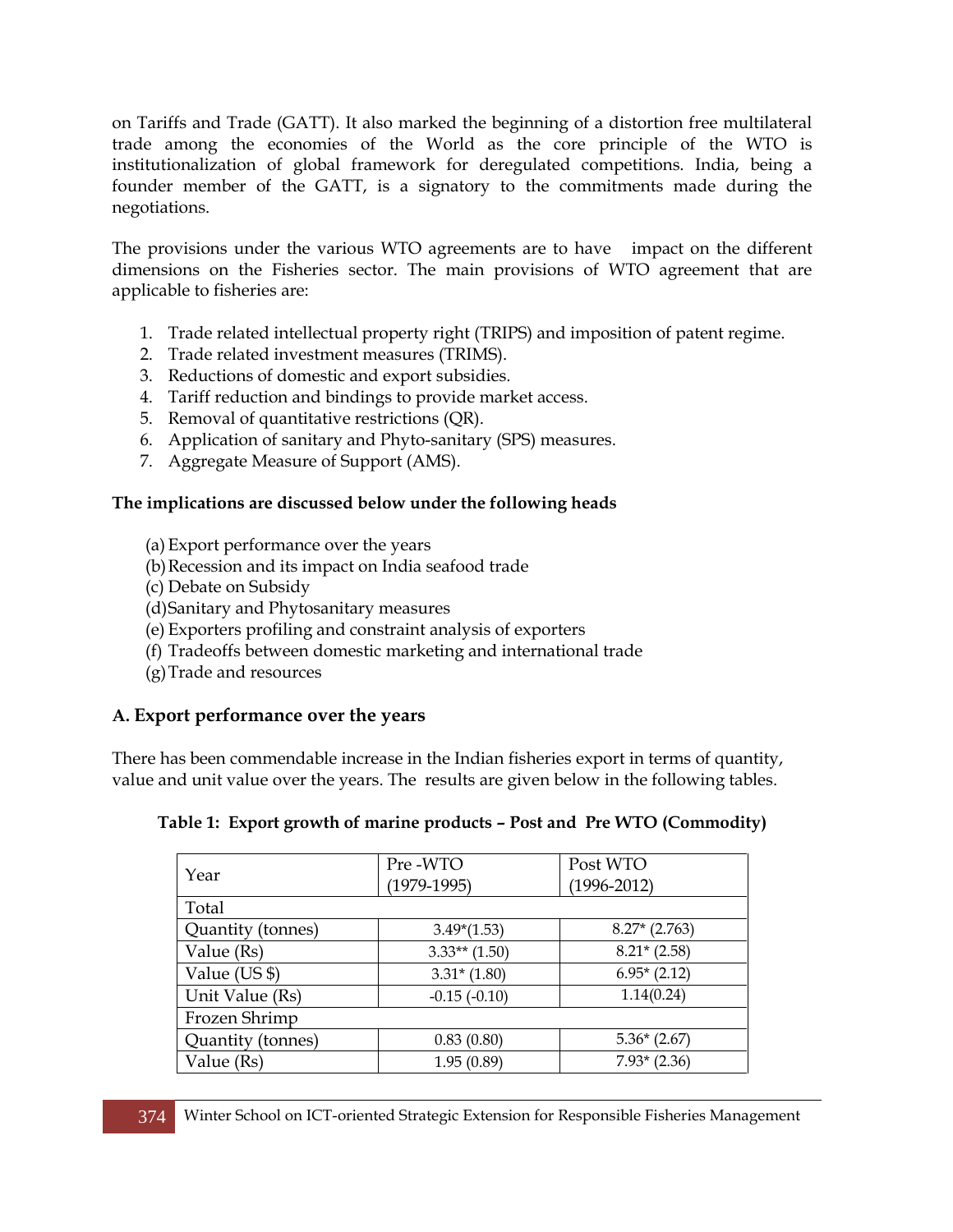| Value (US \$)         | $1.92**$ (1.01)       | $6.72*(1.99)$       |
|-----------------------|-----------------------|---------------------|
| Unit Value (Rs)       | 1.11(0.68)            | $2.45*(1.40)$       |
| Frozen Lobster        |                       |                     |
| Quantity (tonnes)     | $12.88*(2.94)$        | 2.54(0.64)          |
| Value (Rs)            | $16.05*(2.64)$        | $4.97**$ (0.83)     |
| Value (US \$)         | $16.03*(2.98)$        | 3.79(0.65)          |
| Unit Value (Rs)       | 2.80(0.83)            | $2.36**$ (0.89)     |
| Frozen Squid          |                       |                     |
| Quantity (tonnes)     | $16.26*(2.24)$        | $7.54**$ (1.02)     |
| Value (Rs)            | $16.64*(2.04)$        | $9.37**$ (1.02)     |
| Value $(\$)$          | $6.61*(2.07)$         | $9.14**$ (0.92)     |
| Unit Value (Rs)       | 0.48(0.15)            | $2.69**$ (0.90)     |
| Frozen Cuttlefish     |                       |                     |
| Quantity (tones)      | $16.03*$ (3.62)       | $7.62*(1.58)$       |
| Value (Rs)            | $26.64*(2.04)$        | $7.04$ * * $(1.05)$ |
| Value (US \$)         | $26.61*(2.07)$        | 4.66(0.68)          |
| Unit Value (Rs)       | 0.48(0.06)            | $-0.53(-0.24)$      |
| Fresh and Frozen Fish |                       |                     |
| Quantity (tones)      | 3.49(0.41)            | $11.6*(2.29)$       |
| Value (Rs)            | $8.18*(1.35)$         | $9.56*(1.98)$       |
| Value (US \$)         | $8.15*(1.42)$         | $8.34*(1.75)$       |
| Unit Value (Rs)       | $4.52**$ (1.14)       | $1.85*(1.66)$       |
| Others                |                       |                     |
| Quantity (tonnes)     | $-5.45**$ ( $-0.90$ ) | $13.62*(1.80)$      |
| Value (Rs)            | $-6.23**$ $(-1.03)$   | $27.41*(1.13)$      |
| Value (US \$)         | $-6.25**$ $(-1.12)$   | 27.45 (1.08)        |
| Unit Value (Rs)       | $-0.83(-0.11)$        | $12.17*(0.77)$      |

Figures in parenthesis the standard errors of the estimates

indicate \*\* one per cent level of significance \* five per cent level of significance

 **Table 2: Export growth of marine products – Post and Pre WTO (Market wise)**

|                   | Pre-WTO         | Post WTO          |  |  |
|-------------------|-----------------|-------------------|--|--|
| Year              | $(1979-1995)$   | $(1996 - 2012)$   |  |  |
| Total             |                 |                   |  |  |
| Quantity (tonnes) | $3.49*(1.53)$   | $8.27*(2.763)$    |  |  |
| Value (Rs)        | $3.33**$ (1.50) | $8.21*(2.58)$     |  |  |
| Value (US \$)     | $3.31*(1.80)$   | $6.95*(2.12)$     |  |  |
| Unit Value (Rs)   | $-0.15(-0.10)$  | 1.14(0.24)        |  |  |
| Japan             |                 |                   |  |  |
| Quantity (tonnes) | $-0.06(-0.06)$  | $3.75*(1.00)$     |  |  |
| Value (Rs)        | $0.91*(0.45)$   | $5.03$ * * (1.02) |  |  |

*Central Marine Fisheries Research Institute* 375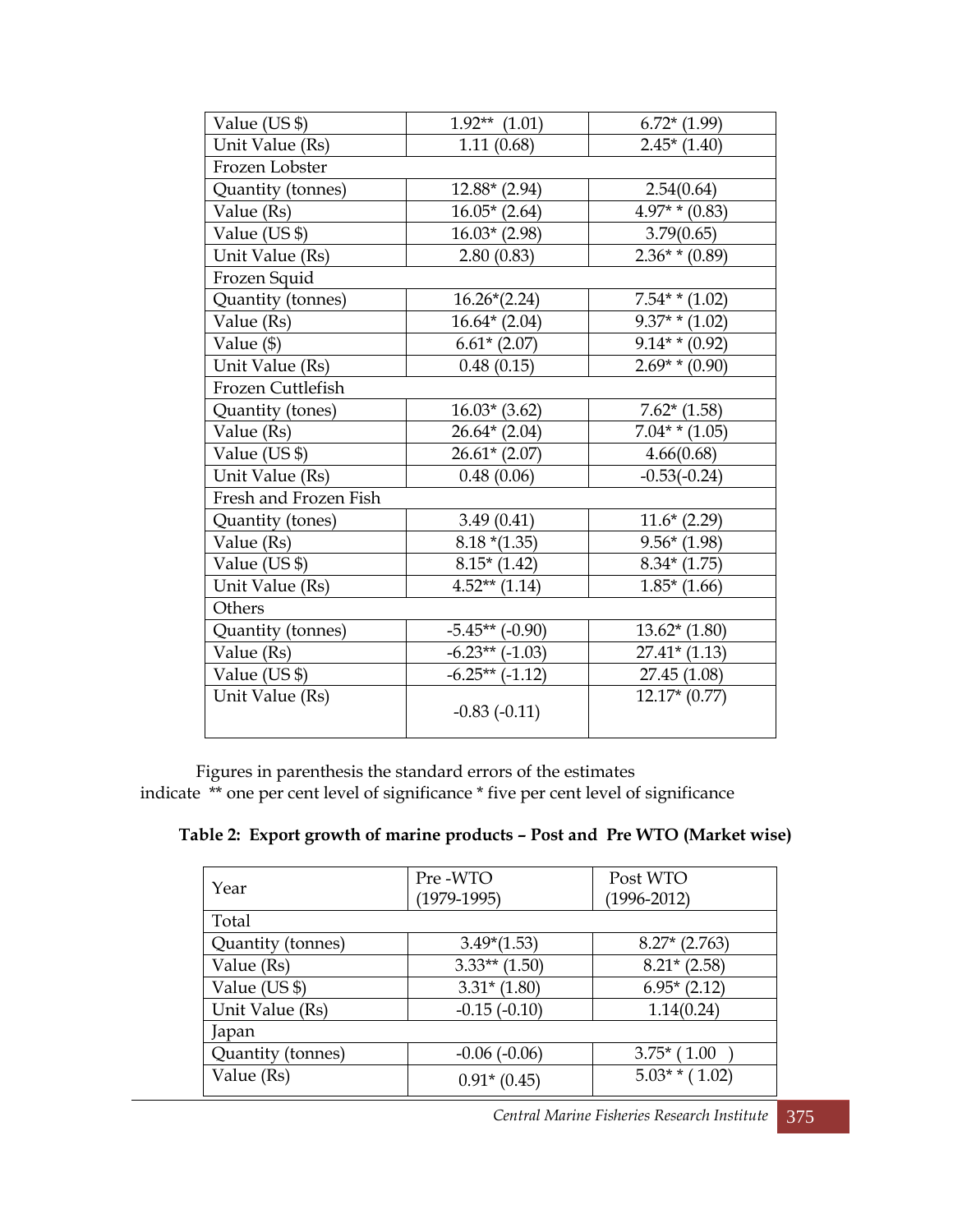| Value (US \$)                   | $0.92*(0.51)$    | 3.90(0.77)                 |
|---------------------------------|------------------|----------------------------|
| Unit Value (Rs)                 | 0.97(0.52)       | $\overline{1.25}$ ( 0.59 ) |
| <b>USA</b>                      |                  |                            |
| Quantity (tonnes)               | $2.62***(0.75)$  | $8.19*(3.57)$              |
| Value (Rs)                      | $3.36**$ (0.77)  | $14.79*(3.49)$             |
| Value (US \$)                   | $3.38**$ (0.93)  | $14.27*(3.59)$             |
| Unit Value (Rs)                 | 0.72(0.51)       | $14.73*(3.48)$             |
| European Union                  |                  |                            |
| Quantity (tonnes)               | $3.66*(1.61)$    | 11.68(1.17)                |
| Value (Rs)                      | $1.26*(1.53)$    | 4.64(1.23)                 |
| Value (US \$)                   | $1.28*(1.62)$    | $4.62^*$ (1.62)            |
| Unit Value                      | $1.11***$ (1.08) | $4.35*(2.06)$              |
| South East Asia including China |                  |                            |
| Quantity (tonnes)               | $2.14*$          | $13.86*(2.04)$             |
| Value (Rs)                      | 4.23             | $12.54*(1.38)$             |
| Value (US \$)                   | 4.38             | $\overline{11.32} (1.23)$  |
| Unit Value (Rs)                 | $0.48**$         | $\overline{1.15}$ $(0.31)$ |
| Middle East                     |                  |                            |
| Quantity (tonnes)               | $3.42**$         | 5.19( 0.85 )               |
| Value (Rs)                      | 2.13             | 7.84 (0.82)                |
| Value (\$)                      | $2.32*$          | 6.69(0.69)                 |
| Unit Value (Rs)                 | $1.24**$         | 2.51(0.45)                 |
| Others                          |                  |                            |
| Quantity (tonnes)               | 2.84(0.45)       | $18.18*(1.52)$             |
| Value (Rs)                      | $6.07**$ (1.13)  | 24.39* (1.58)              |
| Value (US \$)                   | $6.09**$ (1.08)  | $23.05*(1.51)$             |
| Unit Value (Rs)                 | 3.14(0.63)       | $5.26*(1.55)$              |

Figures in parenthesis the standard errors of the estimates

indicate \*\* one per cent level of significance \* five per cent level of significance

Inorder to examine quantitatively the effect of export quantity and the export unit value and their variability on the export value over the year's decomposition analysis was performed. For better understanding the variance of the export value was measured in two-time period *viz*., pre WTO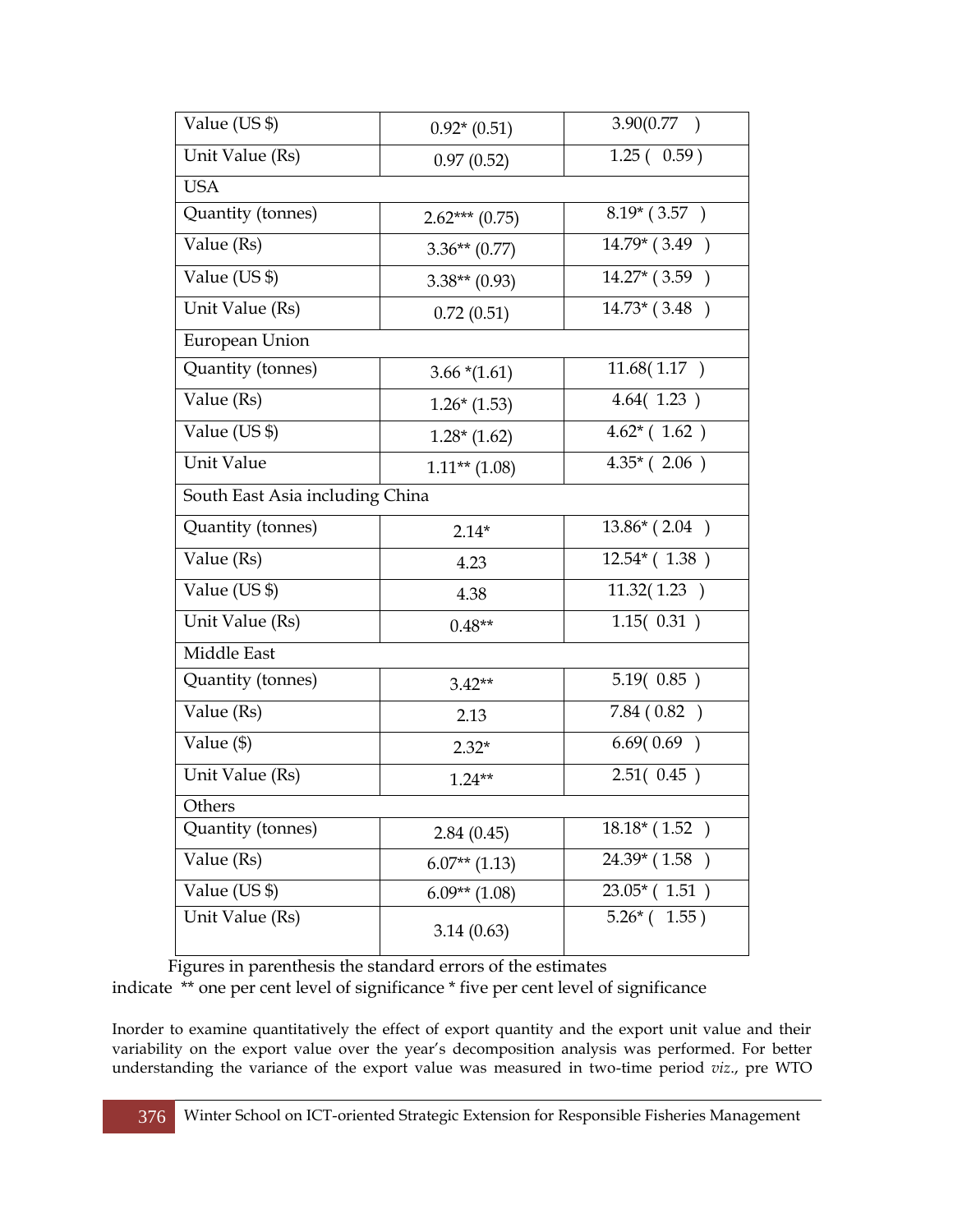period (1979-1995) and post WTO period (1996-2012). The export quantity and export unit value of Indian fisheries were detrended for further decomposition analysis.

Decomposition analysis was done for decomposing the sources of growth on average export value and variance of export value of Indian marine products

| Sl. No:       | Source of Change                           | Percentage Share |
|---------------|--------------------------------------------|------------------|
|               | Change in Mean Export Unit Value           | 8.19             |
| $\mathcal{L}$ | Change in Mean Export Quantity             | 79.92            |
| 3             | Interaction between changes in (1) and (2) | 9.79             |
| 4             | Change in EQ-EUV covariance                | 2.20             |

**Table 3: Decomposition analysis of the components of change in average export value of Indian marine products**

The results indicated that the contribution of change in mean export quantity was the highest among the other components of change i.e. the increase in mean export quantity accounted for 79.92 per cent of the increase in average export value. This was as expected because the export quantity had recorded significant higher growth rates during both the period whereas the export unit value recorded a negative growth rate during the post WTO period. The changes in the covariance between the mean export quantity and mean export unit value accounted 2.20 per cent increase in the mean export value. The changes in the covariances could arise through the changes in the variance of export quantity and export unit value. With regard to interaction effect the export quantity was benefited to a small extent (9.79 per cent) from both mean export quantity and mean export unit value. Among the various components, the contribution of change in mean export quantity of Indian marine products was the dominant source for the change in average export value followed by the interaction between changes in the mean export quantity and mean export unit value.

# **A. Export performance over the years ( recession)**

Recession is defined as the significant decline in economic activity spread across the economy, lasting more than a few months, normally visible in production, employment, real income, and other indicators which started in 2007-08 ( mostly in developed economies ). There exists a lag in recession especially with regard to food demand .The impact has been noticed since first quarter of 2009.

The impact of recession was studied and it was found that recession has not affected India's seafood trade. The major reasons for the same had been India- economic stimulus, strength of banking system, Developed countries - Purchasing power and employment rate decreased by around double digits as the demand for retailing gone up and lower demand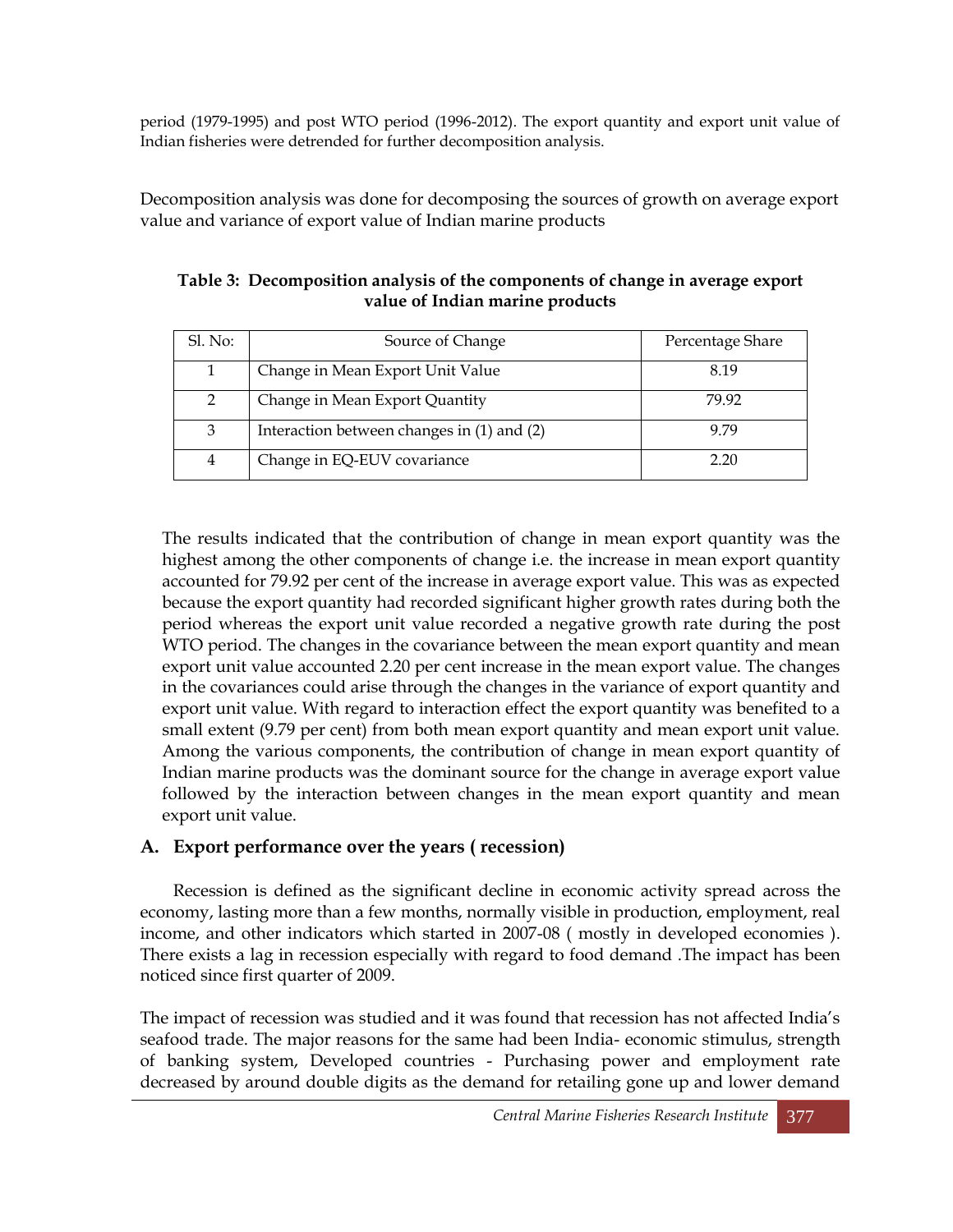for ready to serve and ready to cook .The demand for food stamps (PDS increased in the developed countries including US and EU amidst massive economic stimulus provided. The China - Stronger Yuan and remain unaffected. In the South East Asian countries was countered by more productivities and governmental regulation .The Indian seafood export wasn't affected due to the Increased demand for raw fish rather than value added products from the retail outlets , declining international market arrivals by over 10 per cent globally in the buyer countries .It was found that the quantity and value are on the high and the emergence of newer markets in Latin American, African ( 3.5 and 4.2 per cent Quantity and Value).However there are concerns of Unit value declining over the period - case of concern and Growing concern of depreciating rupee compared to dollar increased the earnings and the reduction in the import to China ( but channeled through Vietnam was a concern)



**Recession and India"s export trade**

#### **Fig. 1: Recession and India"s export trade**

#### **B. Export performance**

The export performance was based on a matrix referred to as Growth Constancy Retention matrix ( GCR) based on the secondary data collected fromsecondary data from 1975-2011>the study covered the Geographic concentration of 35 countries and the commodity concentration- species and different forms .The matrix is represented below in Figure 8. The parameters used in the matrix include:

Growth estimated using compound growth rate HG, MG, LG, MlG Constancy - using Stability index- HC, MC, LC, MlC

- Retention- brand loyalty of Indian products estimated using weighted average
- HR, MR, LR, MlR

The estimation of the parameters are done using

G- Growth estimated using compound growth rate

```
r = (Anti \ Ln \ of \ b - 1) \ X \ 100
```

```
C- Constancy done using Stability index
```

```
The instability index = (antilog g - 1) x 100 ……….. (g)
```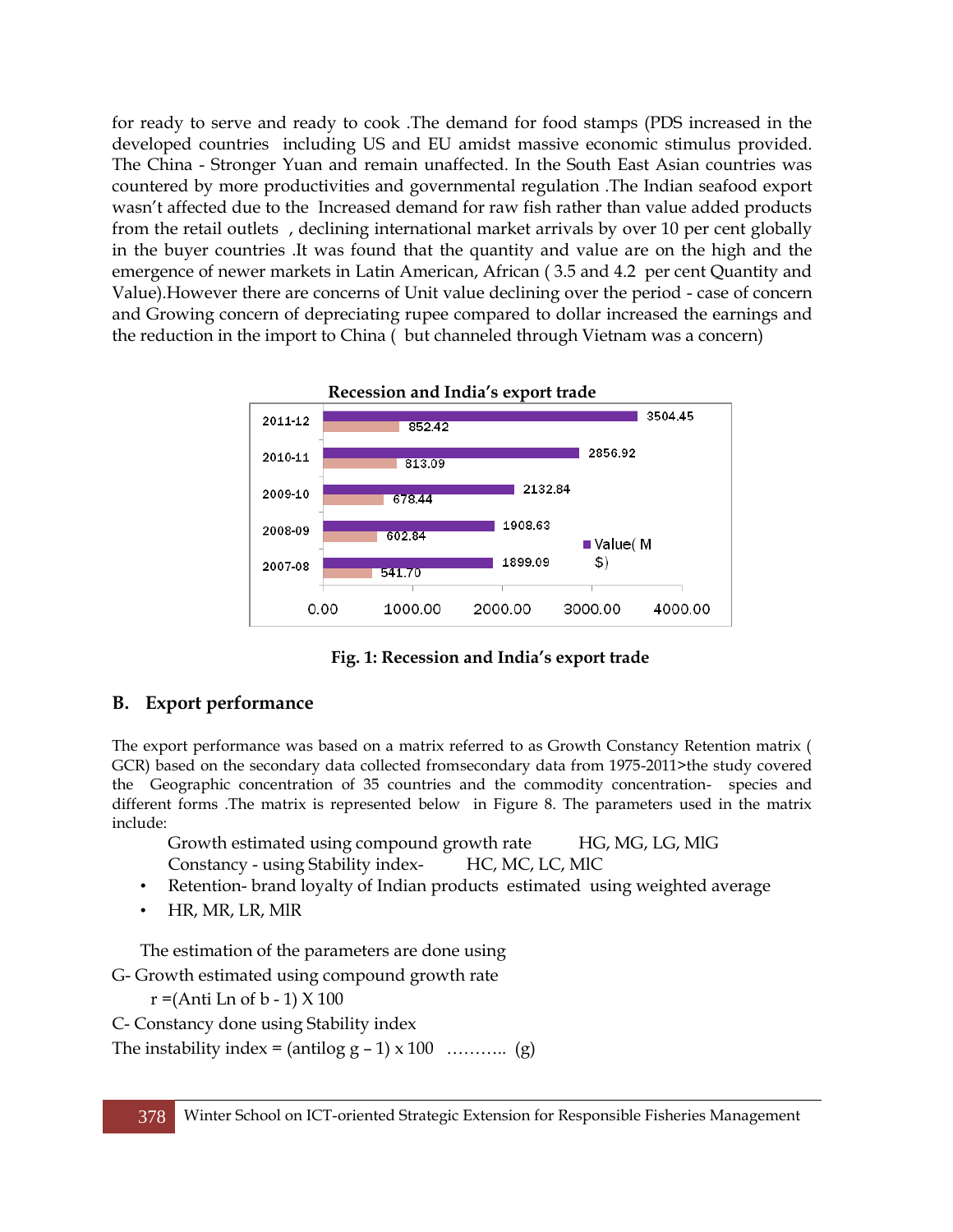Where,

Xt = Value of exports in year t or volume of exports in year t

 $N =$  Number of years  $-1$ ,  $m =$ The arithmetic mean of the difference between the logs of Xt and  $Xt+1$ , etc.,  $V \log =$  Logarithmic variance of the series

R- Retention- brand loyalty of Indian products estimated using weighted average )

| Growth/<br>Constancy | High      |            | medium |  | Low |  | marginal |  |
|----------------------|-----------|------------|--------|--|-----|--|----------|--|
| High                 | <b>HR</b> | <b>MR</b>  |        |  |     |  |          |  |
|                      | <b>LR</b> | <b>MLR</b> |        |  |     |  |          |  |
| Low                  |           |            |        |  |     |  |          |  |
|                      |           |            |        |  |     |  |          |  |
| Medium               |           |            |        |  |     |  |          |  |
|                      |           |            |        |  |     |  |          |  |
| Marginal             |           |            |        |  |     |  |          |  |
|                      |           |            |        |  |     |  |          |  |

**Growth -Constancy -Retention Matrix**

HR,MR,LR and MLR Indcates different levels of retention

Figure 6.2 Growth -Constancy -Retention Matrix

The analysis of the Growth Constancy matrix indicated that there exist stable partners across the export destination with sizeable export quantities

# **( C ) Antidumping**

Anti-dumping duty had a major impact on shrimp exports to the US which plummeted from \$409 million in 2003 before the duty imposition to \$142 million in 2008. The exports to US have considerably increased after the reduction in the antidumping duty from 14.29 to 0.79 during 2008-09 ( Figure 27A).Subsequent increase from 0.79 to 2.14 per cent(2010-11) hadn't shown any effect on the shrimp exports to United States for now an increased to 452 million \$ during 2010-2011.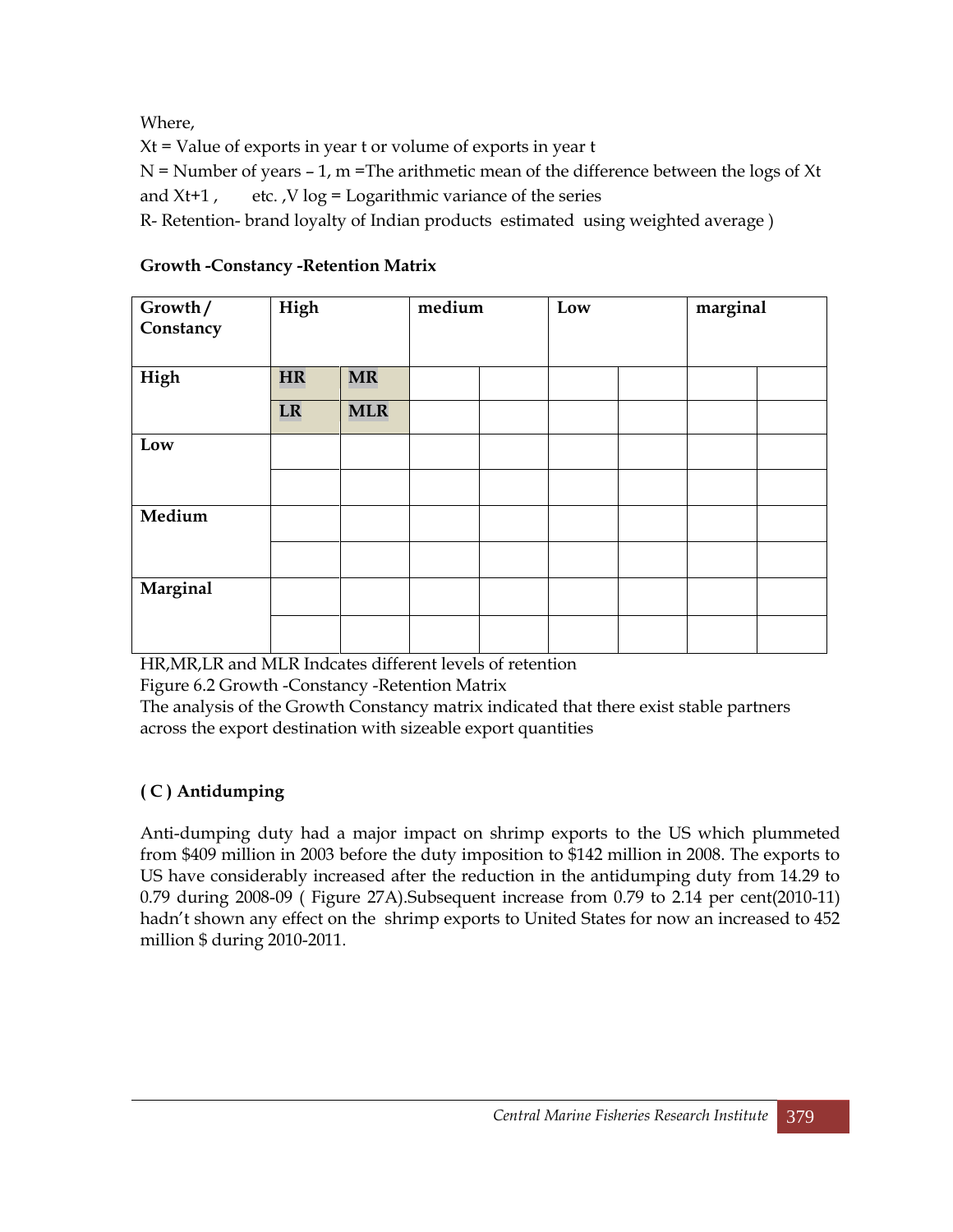

**Fig. 2 Antidumping duties and changes in export quantum to US**

# **(D)Sanitary and Phyto sanitary measures**

The analysis of the short run and long run gains on the SPS and compliance measures by the exporter's analysis indicated that with the huge cost of investment required for the compliance of EU approval and HACCP implementation the gains weren't significant due to non-capacity utilization of the processing plant and lack of raw materials. The processing plants which have implemented the compliance investment for the EU approval are yet to break even their cost of investment even after 8 -10 years on account of processing capacity utilization to the tune of 22-25 per cent.

Nitro furan metabolites, concentration of heavy metals, occurrence of histamine and bacterial inhibitors were the major reasons for the EU rejections of Indian marine products. Belgium,Spain,Greece and UK were the major countries which rejected the consignments during the period the present antibiotic residues level required by the EU for seafood exporters are extremely rigid and beyond the actual requirement of food safety

# **(E ) Fisheries Subsidies**

Fuel subsidies, preferential tax treatments, boat construction subsidies comes under the WTO definition of subsidies set forth in WTO Agreement on subsidies and countervailing measures. According to UNEP the different subsidies to fisheries sector consists of fishing infrastructure (construction of harbours and port-facilities, management services (monitoring and surveillance, management related research, subsidies to securing fishing access, subsidies to decommissioning of vessels, subsidies to capital costs , subsidies to variable costs income supports and price supports. In India the different types of subsides includes, subsides to marine fisheries development ( motorization of crafts and reimbursement of excise duty or sales tax exemption on fuel, subsides for kerosene, construction of fishing harbours and other infrastructure, support for domestic marketing ,processing facilities, subsides for promotion of aquaculture , subsidies for different institutions for research and development, and export subsidies. Among the different items,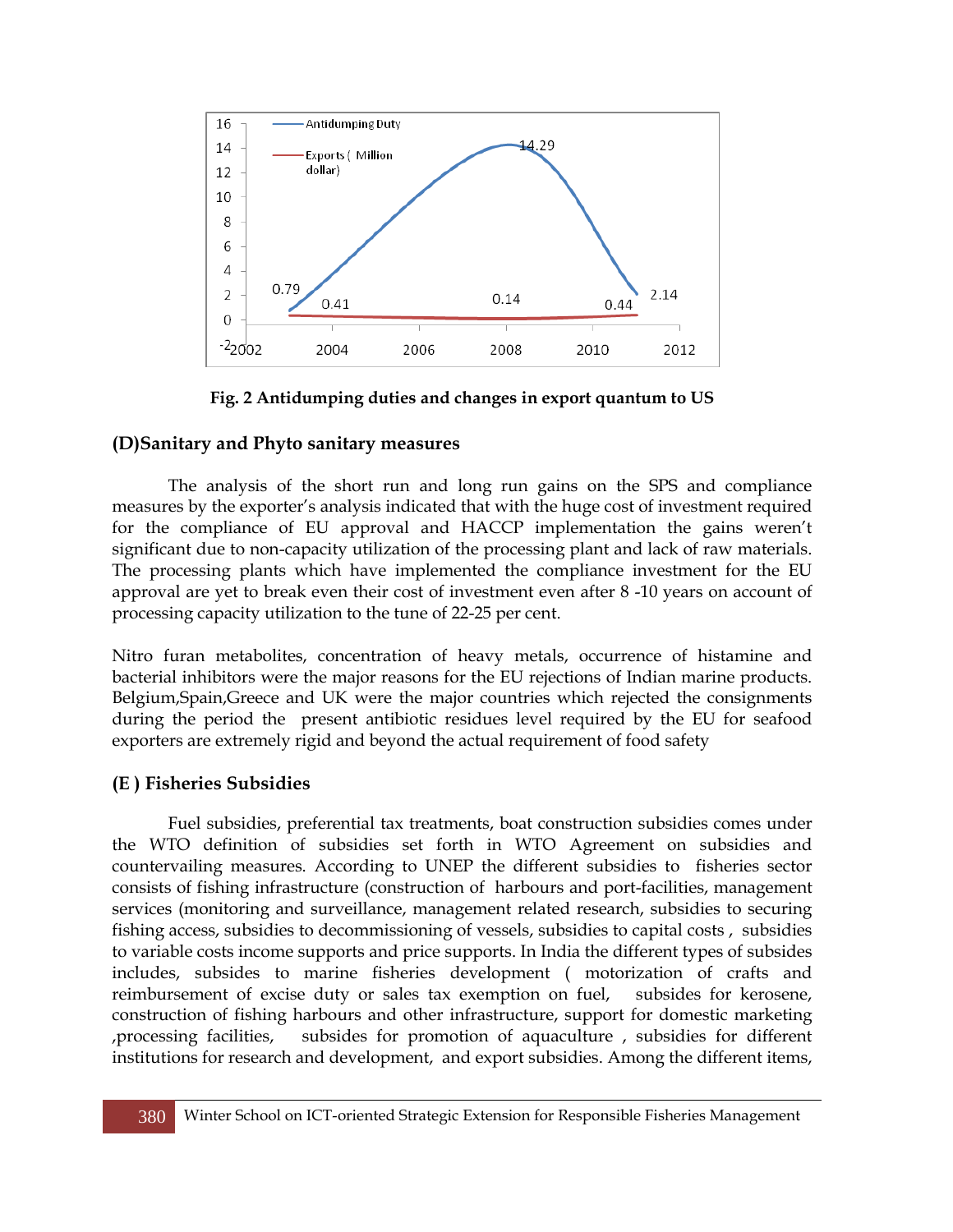subsidies to marine fisheries development infrastructure and post-harvest operations and export subsidies are considered as harmful subsides. The adverse effect of subsides depend on the existing management regime and the bio economic conditions of the fishery. Subsidies lower the cost of harvest and raise the effective price of fish. As a management tool, cost-reducing or profit-increasing subsidies may result in increased productive efforts and hence considered as harmful through overexploitation of fish resources and unsustainable harvesting (eg. Export promotion subsidies results in targeted fishing and trade diversions).

#### **Classification of Subsidies**

The classification of subsidies under the different head *viz.,* Good ( Beneficial), ,Bad ( Capacity enhancing) and Ugly ( Ambiguous)is furnished in Table

| S <sub>1</sub> No: | <b>Type of Subsidies</b>    | Details                                                                                                                                                                                                                                                                                        |
|--------------------|-----------------------------|------------------------------------------------------------------------------------------------------------------------------------------------------------------------------------------------------------------------------------------------------------------------------------------------|
| $\mathbf{1}$ .     | Good (Benficial)            | Lead to investment in natural capital assets. They<br>enhance the growth of fish stocks through conservation,<br>and the monitoring of catch rates through control and<br>surveillance measures to achieve maximum long-term<br>sustainable net benefits                                       |
| $\overline{2}$ .   | Bad (Capacity<br>enhancing) | Programs that lead to disinvestments in natural capital<br>assets such that the fishing capacity develops to a point<br>where resource overexploitation makes it impossible to<br>achieve maximum sustainable long-term benefits.                                                              |
| 3.                 | Ugly (Ambigious)            | Programs whose impacts are undetermined, i.e., they<br>may lead to either investment or disinvestment in the<br>fishery resource. These subsidy programs can lead to<br>positive impacts such as resource enhancement<br>programs or to negative impacts such as resource<br>overexploitation. |

#### **Table 4 : Classification of subsidies**



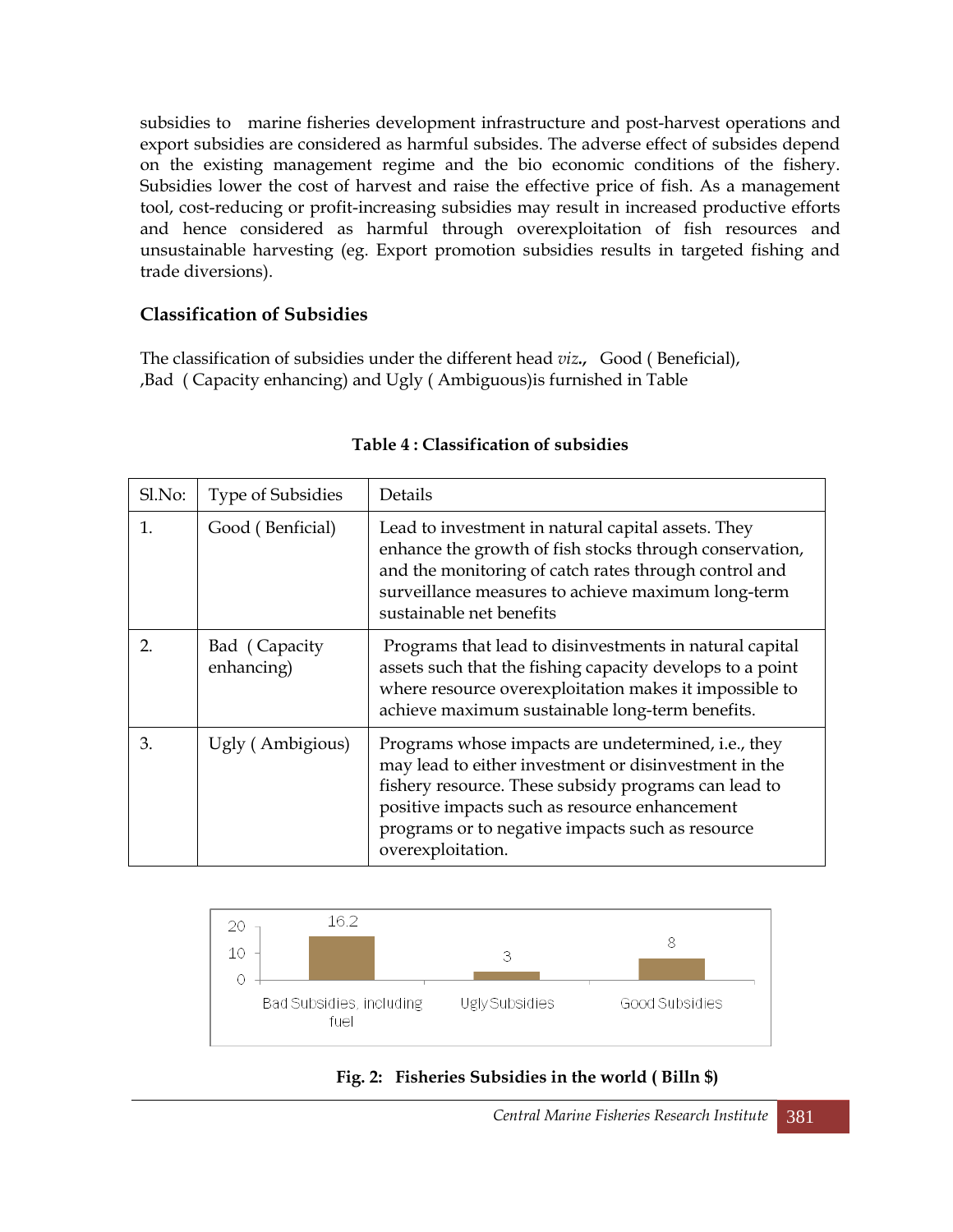|                                           |       | Share to total |
|-------------------------------------------|-------|----------------|
| <b>Type of Subsidies</b>                  | Total | value          |
| Bad Subsidies, including fuel             | 16.20 | 25.00          |
| Fuel subsidies alone (27 per cent of bad) | 6.20  | 9.57           |
| <b>Ugly Subsidies</b>                     | 3.00  | 4.63           |
| <b>Good Subsidies</b>                     | 8.00  | 12.35          |
| Total subsidies                           | 27.20 | 41.98          |
| Developed (Per county basis - 3 times)    | 18.50 | 68             |
| Developing                                | 8.704 | 32             |

#### **Table 5 : Quantification of subsidies across the world**

# **Table 6 : Categorisation of fisheries subsidies in the world**

| Countries    | Beneficial -<br>Good | Capacity<br>enhancing -<br>Bad | Ambiguous -<br>Ugly | Total |
|--------------|----------------------|--------------------------------|---------------------|-------|
| Japan        | 0.59                 | 3.39                           | 0.65                | 4.64  |
| EU           | 1.26                 | 2.59                           | 0.72                | 4.57  |
| China        | 1.23                 | 2.19                           | 0.73                | 4.14  |
| <b>USA</b>   | 1.16                 | 0.44                           | 0.20                | 1.80  |
| Russia       | 0.32                 | 1.04                           | 0.12                | 1.48  |
| India        | 0.18                 | 0.85                           | 0.04                | 1.07  |
| <b>WORLD</b> | 8.00                 | 16.2                           | 3.00                | 27.2  |

# **Table 7: Subsidies in select countries - Subsidy per tonne of fish**

| Sl.NO: | Country   | Total | <b>Bad</b> | Fuel subsidy | Landings | Total   | Fuel   |
|--------|-----------|-------|------------|--------------|----------|---------|--------|
| 1.     | Japan     | 4.64  | 2.6        | 56.03        | 4.21     | 1102.14 | 617.58 |
| $2$ .  | EU        | 4.57  | 3.4        | 74.40        | 5.83     | 783.88  | 583.19 |
| 3.     | Spain     | 0.67  | 0.48       | 71.32        | 1.23     | 547.15  | 390.24 |
| $4$ .  | France    | 0.43  | 0.36       | 82.57        | 0.89     | 489.89  | 404.49 |
| 5.     | China     | 4.1   | 3.1        | 75.61        | 14.65    | 279.86  | 211.60 |
| 6.     | <b>US</b> | 1.8   | 1.4        | 77.78        | 4.72     | 381.36  | 296.61 |
| 7.     | Russia    | 1.48  | 0.98       | 66.22        | 3.45     | 428.99  | 284.06 |
| 8.     | India     | 1.07  | 0.23       | 21.30        | 3.10     | 348.39  | 74.19  |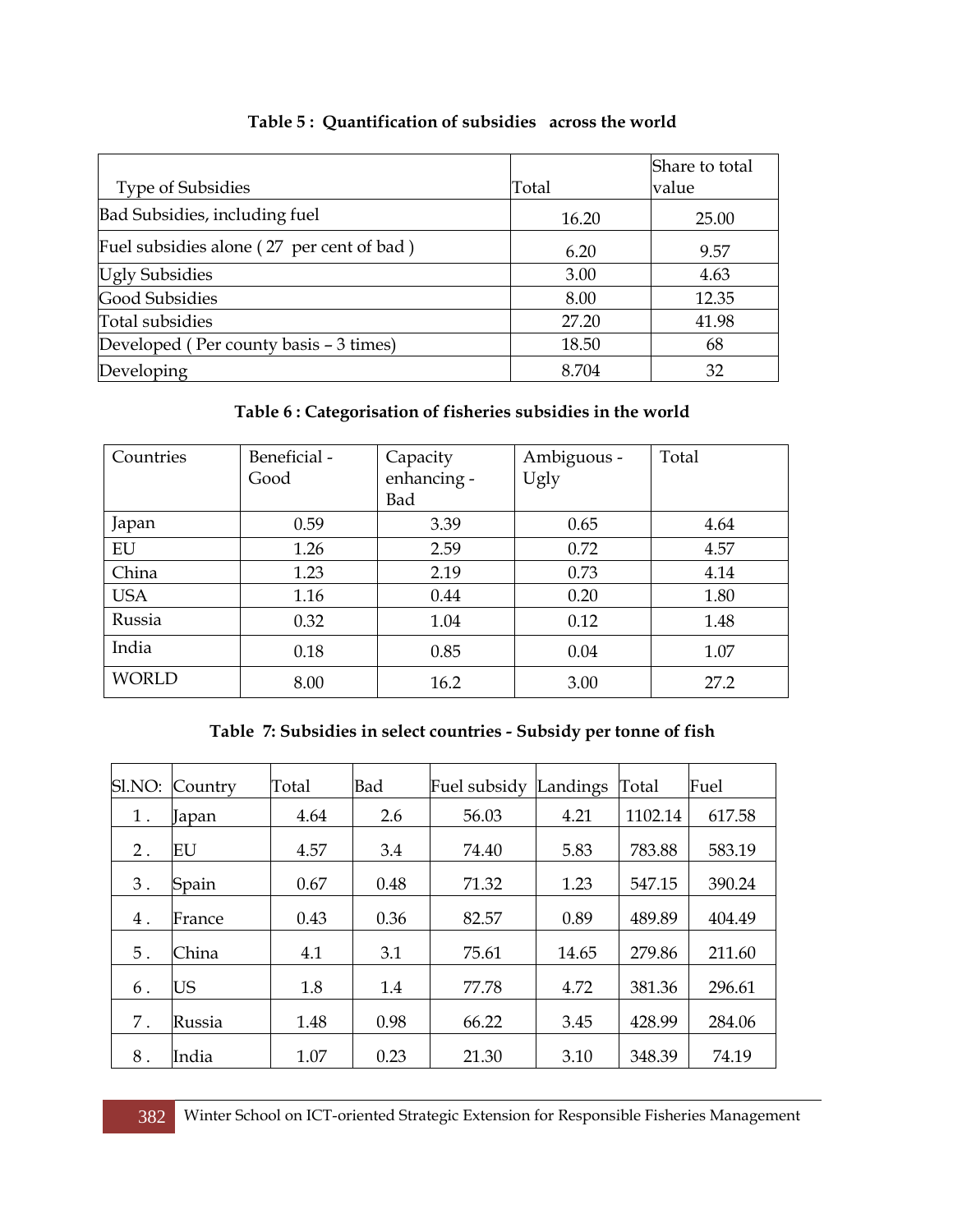

**Fig. 3 : Categorisation of fisheries subsidies in the world**

| Beneficial (Good)                                         | Million \$ |
|-----------------------------------------------------------|------------|
| Fisheries management and services                         | 117.84     |
| <b>Fisheries research and Development</b>                 | 60.00      |
| Maintenance of MPAs.                                      | 1.32       |
| Sub total                                                 | 179.16     |
| Harmful (Bad)                                             |            |
| Boat construction,                                        | 27.17      |
| Fishery development and support services                  | 29.14      |
| Fishing port construction and renovation                  | 133.38     |
| Marketing support and storage infrastructure              | 24.44      |
| Tax exemption                                             | 0.31       |
| Foreign access agreements.                                | 0.00       |
| Fuel subsidies (Annual consumption of 1000 million litre) | 45.00      |
| Sub total                                                 | 259.45     |
| Ambiguous (Ugly)                                          |            |
| Fisher assistance                                         | 4.15       |
| Vessel buyback                                            | 0.00       |
| Rural fisheries community development                     | 39.15      |
| Sub total                                                 | 43.30      |
| Grand total                                               | 481.91     |

#### **Table 8 : Quantification of Indian fisheries subsidies**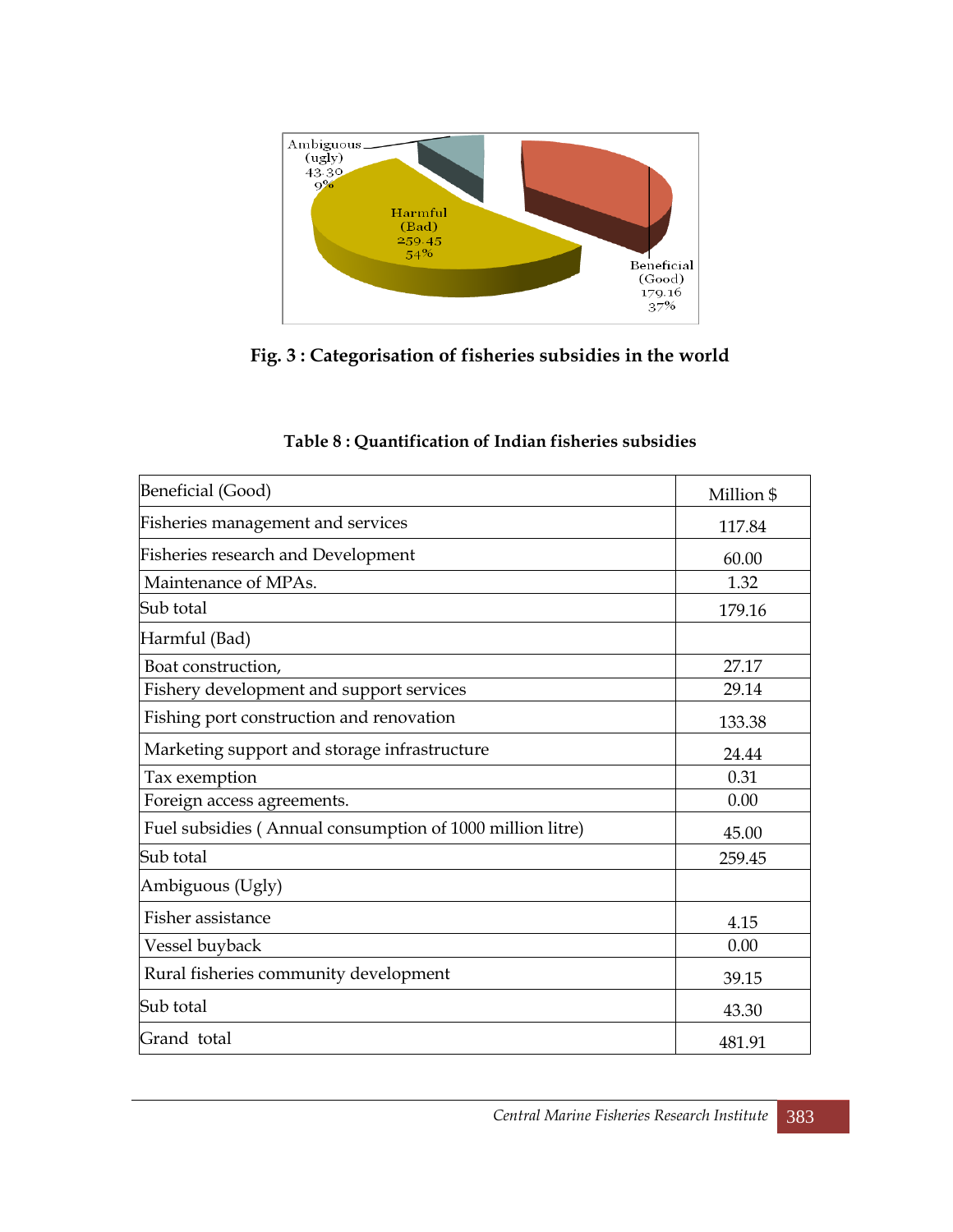| Α.          | (Marine Landings -3.12 Million tonnes)<br>Value of landings at landing centre-crores | 4893.25<br>Million<br>\$ | 19573<br>crores |
|-------------|--------------------------------------------------------------------------------------|--------------------------|-----------------|
|             | B. Value of marine landings at Retail centre-                                        | 6443.25<br>Million<br>\$ | 25773<br>crores |
| $C_{\cdot}$ | Total subsidy breakup (Million \$)                                                   |                          |                 |
| (i)         | Beneficial (Good)                                                                    | 179.16                   | (37.18)         |
| (ii)        | Harmful (Bad)                                                                        | 259.45                   | (53.84)         |
| (iii)       | Ambiguous (ugly)                                                                     | 43.30                    | (8.99)          |
| (iv)        | Grand total                                                                          | 481.91                   |                 |
| D.          | Percentage of subsidies                                                              |                          |                 |
|             | To the Value of landings at landing centre                                           | 7.48                     |                 |
|             | To the Value of landings at retail centre                                            | 9.85                     |                 |

#### **Table 9: Fisheries Subsidies during 2010-2011**

- Fishery subsidies greatly impact the sustainability of fishery resources. Subsidies that reduce the cost of fisheries operations and those that enhance revenues make fishing enterprises more profitable than they would be otherwise. The global fisheries subsidies are estimated at 30 billion dollars which comprises of good bad and ugly subsidies on account of their role in investment or disinvestment to the natural capital assets. The global subsidies are valued at 35–40 per cent of the value of total fisheries production. Fuel accounts to more than 27.7 per cent. The good subsidies account to 27 per cent of the total subsidy in terms of fisheries management, research and conservation programmes. Developed countries account for more than 68 per cent of subsidies, and developing countries the remaining 32 per cent. However on a per country basis, developed countries provide more than three times as much subsidy as developing countries.
- In the context of India the amount of subsidies provided is much less with less than 8 per cent of the total value even though challenged internationally .The marine fisheries sector in India is a subsistence fishing and much different from the factory / commercial fishing of developed countries. In addition the fuel subsidy provided contributes to less than 5 per cent of the total value of landings. But on the other side the welfare measures, saving cum relief, housing and other transfer payment adds to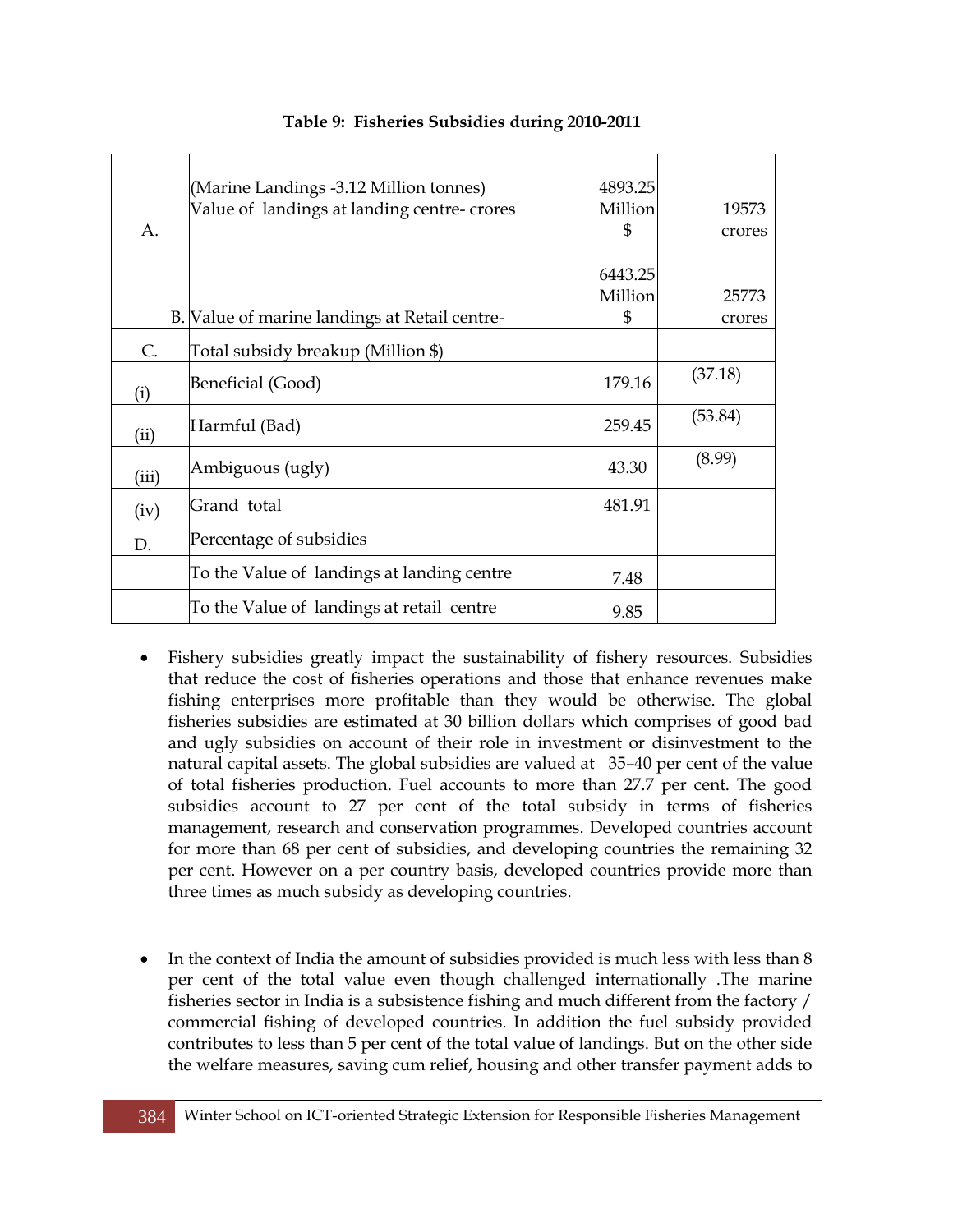the subsidy component in the Indian context. Further it is important that the good subsidies don't feature in Indian fisheries subsidy regime.

The different items of subsidy in the Indian fisheries sector (Centrally sponsored schemes) are as follows:

| Items                                                  | Amount (Rs. lakhs) |  |  |  |
|--------------------------------------------------------|--------------------|--|--|--|
| 1. Marine fisheries development                        |                    |  |  |  |
| a)Motorization of traditional crafts                   |                    |  |  |  |
| Central share (50 per cent): State share (50 per cent) | 498                |  |  |  |
| b)Rebate on HSD (central share-80 per cent             | 936                |  |  |  |
| state share 20 per cent)                               |                    |  |  |  |
| 2. Establishment of fishing<br>habours<br>other<br>and | 5282               |  |  |  |
| infrastructure                                         |                    |  |  |  |
| 3. Welfare measures                                    | 746                |  |  |  |
| 4. Institutes                                          | 4376               |  |  |  |
| 5.NFDB                                                 | 8675               |  |  |  |
| 6. Aquaculture                                         | 2000               |  |  |  |
| Total                                                  | 22513              |  |  |  |

|  | Table 10 : Subsidies in the fisheries sector in India (2010-11) |  |
|--|-----------------------------------------------------------------|--|
|  |                                                                 |  |

The various fishery development measures like motorization of crafts and rebate on HSD oil and fishing harbor development are included under the subsidy class of WTO as they directly promote fishing operations. The assistance for fishing harbor development is considered as an indirect subsidy in the WTO definition.

#### **Table 11: Export subsidies (2010-11)**

| Export subsidies                                              | Amount<br>(Rs.lakhs) |
|---------------------------------------------------------------|----------------------|
| Sea freight assistance scheme-for import of raw materials for |                      |
| preparation of value added products                           |                      |
| Tuna long lining                                              | 100.00               |
| Development of potential farming area                         | 679.00               |
| Organic aquaculture                                           | 14.19                |
| Digital data base on aqua farms                               | 37.00                |
| Ornamental fish breeding                                      | 209.00               |
| Subsidy for promotion of aqua culture                         | 414.00               |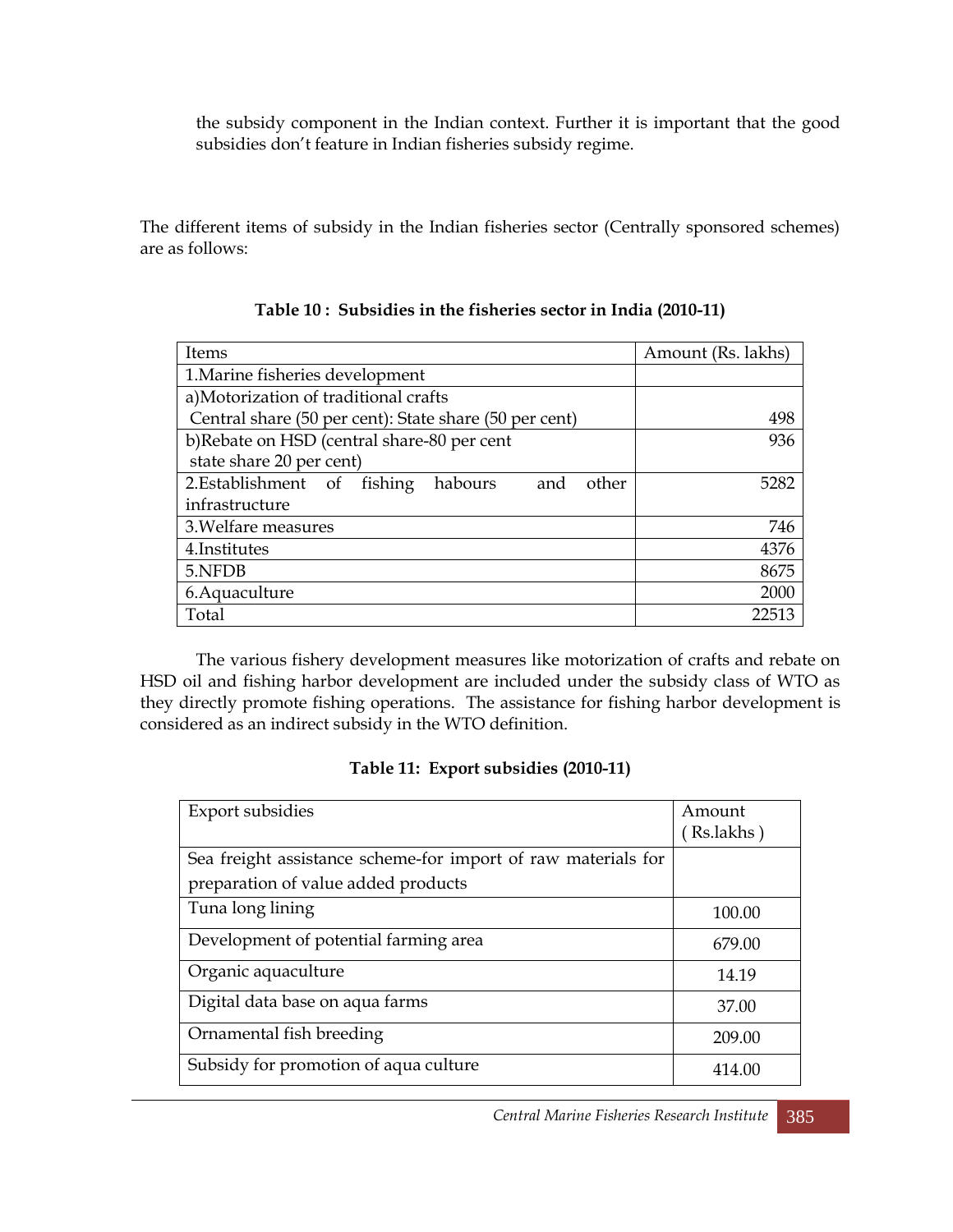| Acquisition of processing machinery                                      | 1200.00 |
|--------------------------------------------------------------------------|---------|
| Technology for up gradation of marine products                           | 105.00  |
| Basic facilities for chilled fish/tuna                                   | 148.00  |
| Effluent treatment plant                                                 | 18.00   |
| Promotion of aquaculture societies                                       | 177.00  |
| Labs for quality certification                                           | 21.33   |
| Landing centres/ fishing harbours-ice making machines and<br>chill rooms | 300.00  |
| PCR lab                                                                  | 40.68   |
| Total                                                                    | 3463.20 |

NFDB also promotes fisheries through development of fishing harbours, assistance to fish markets and deep sea fishing. The total assistance for marine fisheries development was Rs.998 lakhs in 2010-11. The support to institutes like fishery survey of India, Central institute of fisheries nautical engineering, NIFPHATT, Central coastal engineering institute, integrated fisheries projects etc. are considered as favorable subsides as they promote sustainable fishing practices. Export subsidies are provided through various export promotion schemes of MPEDA. The total export subsidies amounted to Rs. 34.63 crores in 2010-11.The expenditure on subsidies for marine fisheries development, infrastructure and post- harvest operations declined from 60.85 crores in 2005-06 to 41.49 crores in 2007-08 and then increased to 62.8 crores in 2010-11. The total amount of subsidies to fisheries sector is 259 crores only which is less than one per cent of the fisheries GDP in India.

Figure 34. Growth in subsidies in marine fisheries development, infrastructure and postharvest operations

|    | Sl.No: Parameters                   | 2010   | 2011   |
|----|-------------------------------------|--------|--------|
|    |                                     |        |        |
| 1. | Marine fish landings in India (Qty) | 3.32   | 3.40   |
|    | Value of marine landings at landing |        |        |
| 2. | centre-crores                       | 22,648 | 24,372 |
|    | Value of marine landings at retail  |        |        |
| 3. | level-crores                        | 36,964 | 38,152 |
| 4. | Total subsidy                       | 1927   | 1754   |
| 5. | Percentage of subsidies             | 8.51   | 7.19   |
| 6. | Subsidy per tonne of fish (Rs)      | 5806   | 5150   |

#### **Table 12 : Subsidies in Indian marine fisheries sector**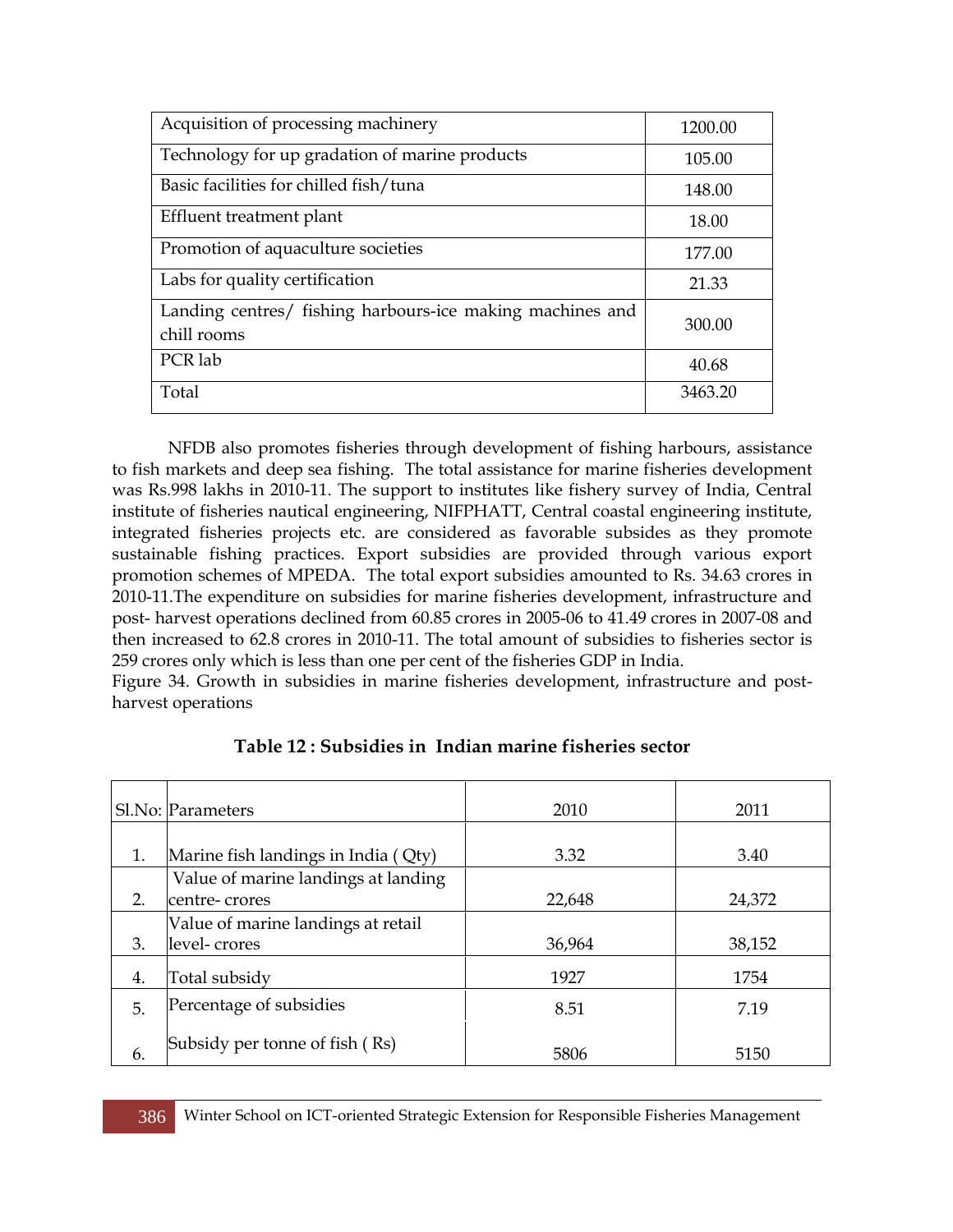The implications on the study of subsidies indicated the following

- The amount of subsidies provided is much less with less than 8 per cent of the total value even though challenged internationally.
- The marine fisheries sector in India is subsistence fishing and much different from the factory / commercial fishing of developed countries.
- In addition the fuel subsidy provided contributes to less than 5 per cent of the total value of landings.
- But on the other side the welfare measures, saving cum relief, housing and other transfer payment adds to the subsidy component in the Indian context.

# **F. Trade and Resources**

The relationship between the landings, export, CPUE were estimated and depicted graphically in the following figures. During 1985-2010, the marine products export has been increasing proportionate to the marine fish landings. The share of export has steeply increased from 2001 onwards compared to the previous period.



# **Fig. 4: All India landings and export (1985-2010)**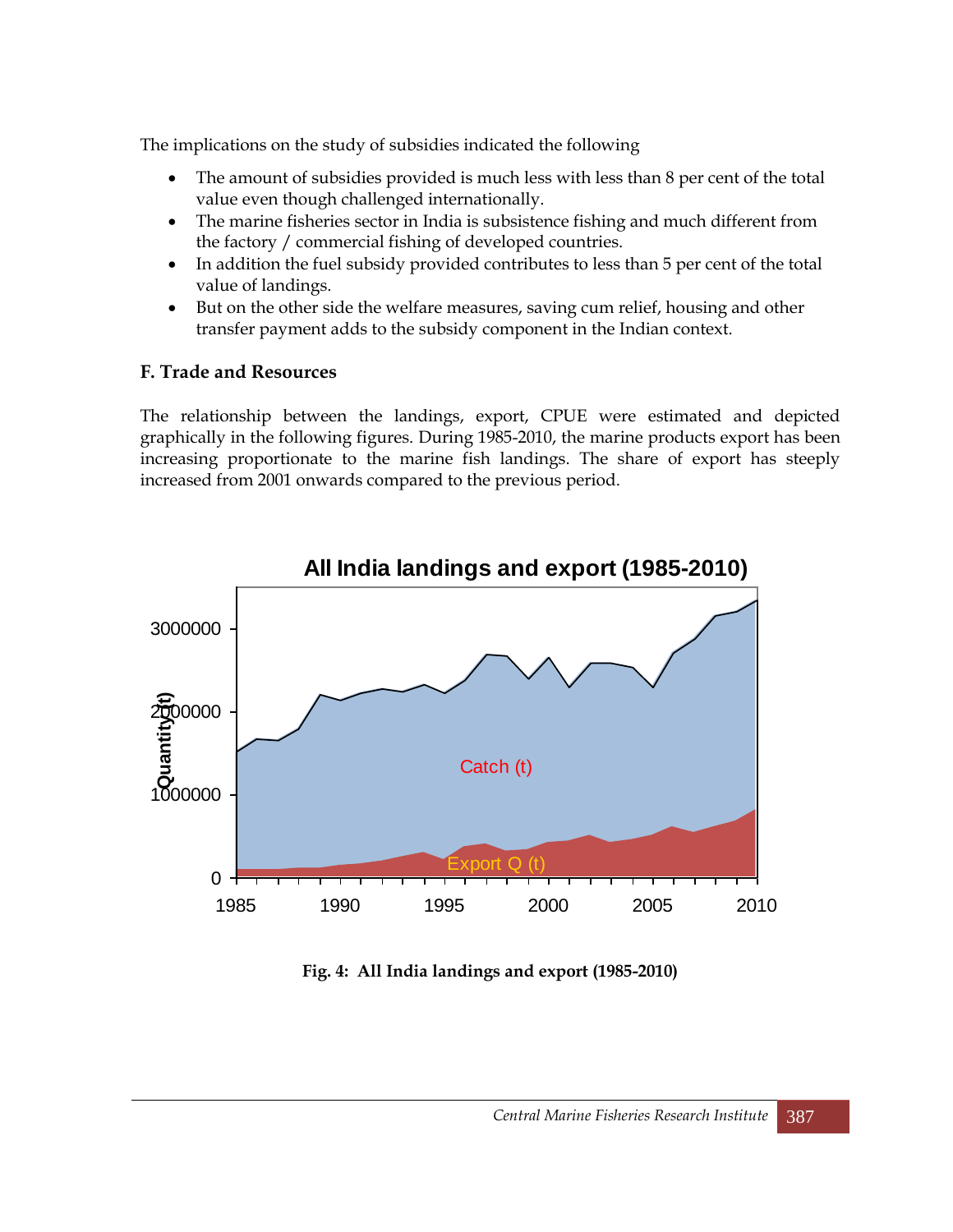

**Fig. 5 : Share of landings to Domestic and Export market (1985 – 2010) There is positive relationship between quantity exported with that of total CPUE of the vessels. Whenever a landing increases, the CPUE also increases logarithmically.**



**Fig. 6 : Exports vs CPUE**

There is a steep increase in CPUE of mechanized vessels of India with the increase in export quantity (Fig.). However, the CPH of mechanized vessels showed a decreasing trend with increase in quantity exported (Fig.). This can be attributed to the induction of more number of multiday mechanized vessels to target the key resources of high demand in export market, which in turn reduced the CPH of vessels.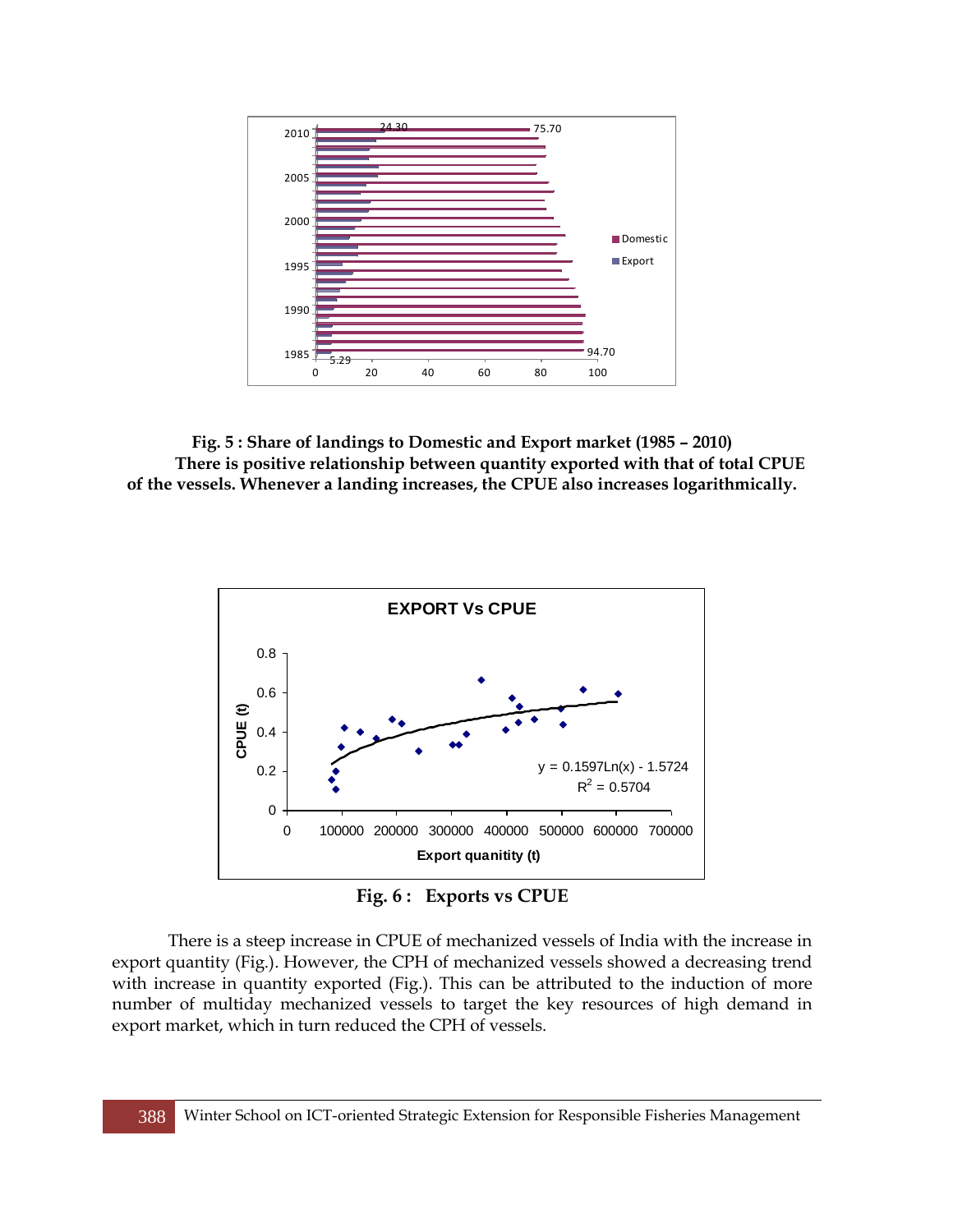

**Fig. 7: Shrimps- Resource vs Export 1985-2010**



**Fig. 8 : Percentage of landings exported 1985-2010**

The value realized for shrimps during the last decade decreased with increase in landings. In the case of cephalopods, there is a marginal increase in the value with the increase in landings. This has resulted in the increase of per cent share of landings of cephalopods during the last five years.